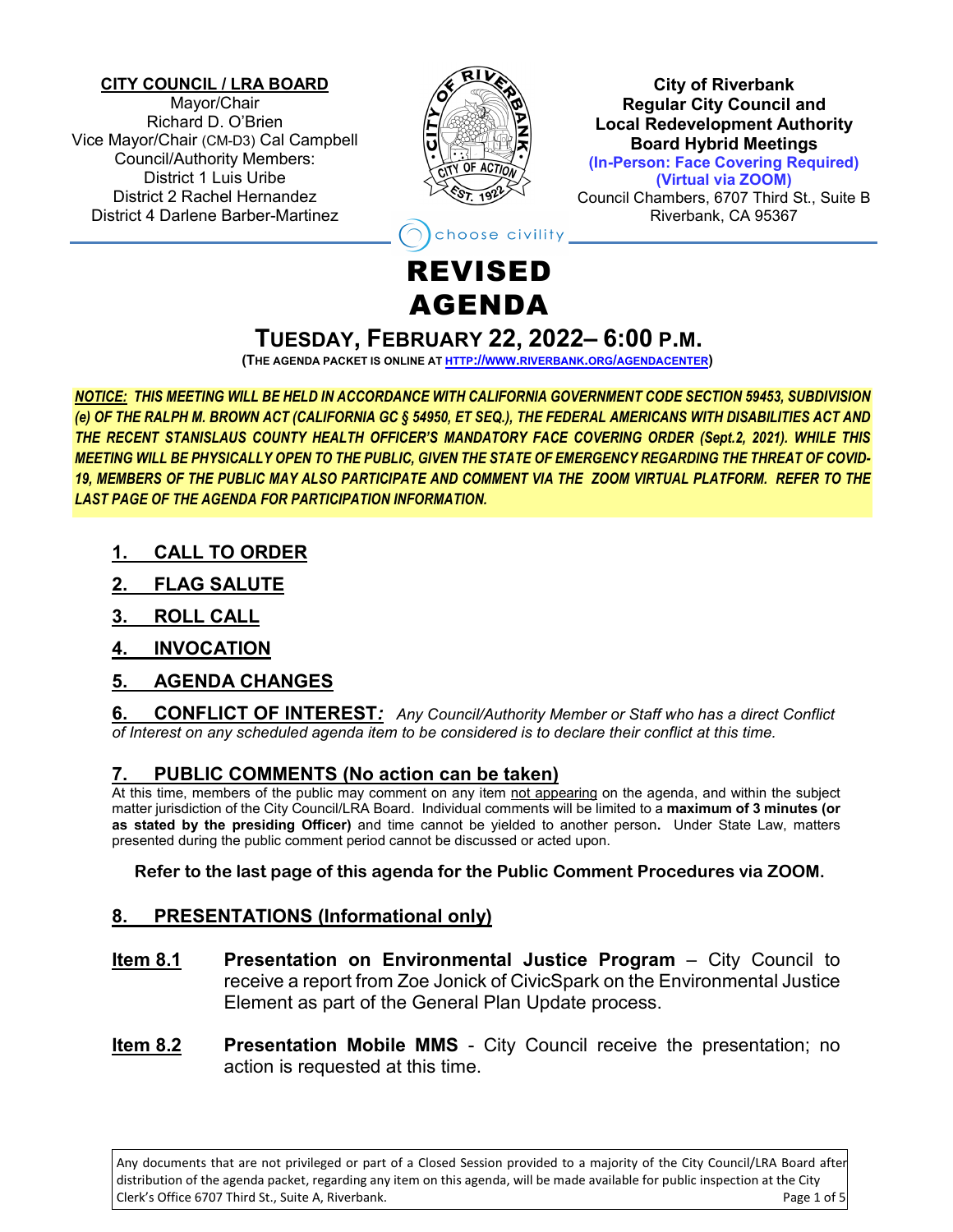#### **9. CONSENT CALENDAR**

*All items listed on the Consent Calendar are to be acted upon by a single action of the City Council/LRA Board unless requested by an individual Council/Authority Member or member of the public for special consideration. Otherwise, the recommendation of staff will be accepted and acted upon by motion of the City Council/LRA Board.* 

- **Item 9.1** Waive Readings. All Readings of ordinances and resolutions, except by title, are waived.
- **Item 9.2** Approval of the following Minutes:
	- **9.2A:** The January 4, 2022, Special City Council and Local Redevelopment Authority Board Minutes.
	- **9.2B:** The January 11, 2022, City Council and Local Redevelopment Authority Board Minutes.
	- **9.2C:** The January 25, 2022, City Council and Local Redevelopment Authority Board Minutes.
	- **9.2D:** The February 8, 2022, City Council and Local Redevelopment Authority Board Minutes.
- **Item 9.3** A Resolution Authorizing the Senior Project Coordinator Job Classification and Salary Range; and Amending the City of Riverbank Compensation Plan for the Addition.
- **Item 9.4** A Resolution of the City Council of the City of Riverbank, Authorizing Submittal of Notification of Intent to Comply with SB 1383 Requirements.
- **Item 9.5** A Resolution Authorizing the City to Implement Teleconferenced Public Meetings Pursuant to Assembly Bill 361 Allowing the City to Continue a Hybrid Virtual Meeting Environment.

#### **10. PUBLIC HEARINGS**

- **Proposition 218 Public Notification and Protest Process for the Proposed Rate Increase for Solid Waste Disposal Services** – It is recommended that the City Council open the public hearing, allow public comment and continue the public hearing to April 12, 2018, as requested. *The public hearing notice for Item 10.1 was posted on the City website on January 5, 2022 and mailed via USPS to each property owner and tenant signed up for*  service on January 6, 2022.\*A date in this staff report has been corrected to reflect  $\star$  Item 10.1 **the new hearing date.**
	- **Item 10.2 A Resolution Approving the Fiscal Year 2021-2022 Mid-Year Budget Amendments** – It is recommended that the City Council consider approval of the Fiscal Year 2021-2022 Mid-Year Budget Amendments. *The public hearing notice for Item 10.2 was published in the Riverbank News on February 9, 2022.*

Any documents that are not privileged or part of a Closed Session provided to a majority of the City Council/LRA Board after distribution of the agenda packet, regarding any item on this agenda, will be made available for public inspection at the City Clerk's Office 6707 Third St., Suite A, Riverbank. Page 2 of 5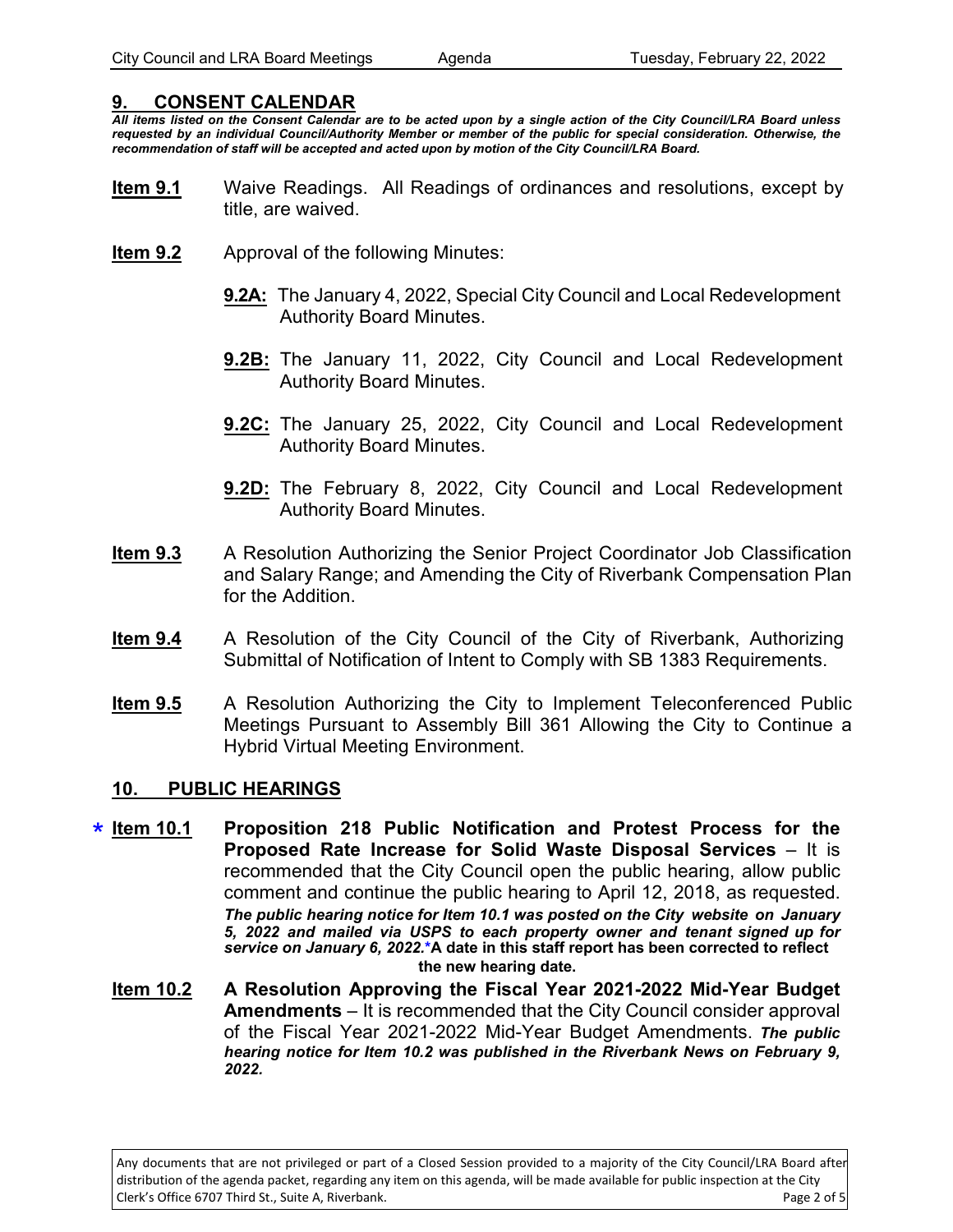#### **11. NEW BUSINESS**

- **Item 11.1 2022 Cheese & Wine Festival** It is recommended that the City Council hear the plans being considered for the 2022 Cheese & Wine Festival and provide input to the Director of Parks and Recreation and Simply Devine Events, LLC for the Coordination of the 2022 Cheese & Wine Festival.
- **Item 11.2 A Resolution to Award a Contract for the Technical Package, Program Management, and Preliminary Design for the Regional Recycled Water Project – Phase I to Kjeldsen, Sinnock & Neudeck, Inc., and Authorize a Budget Appropriation in the amount of \$425,000 from the Wastewater Enterprise Fund for Said Contract** – It is recommended that the City Council award the contract for preliminary design phase, program management, and preparation of the Technical Package for the State Water Resources Control Board Clean Water State Revolving Fund Financial Assistance application for the Riverbank Regional Recycled Water Project – Phase I to Kjeldsen, Sinnock & Neudeck, Inc., authorize the City Manager to execute a contract with said firm in the amount of \$404,662, authorize a contingency amount of \$20,338 (approximately 5%), and authorize a budget appropriation of \$425,000 from the Wastewater Enterprise Fund for said contract.
- **Item 11.3 A Resolution Opposing Initiative 21-0042A1 the Taxpayer Protection and Government Accountability Act** – It is recommended that the City Council consider adopting a resolution in opposition of Initiative 21-0042A1, the Taxpayer Protection and Government Accountability Act.

#### **12. COMMENTS/REPORTS**

A brief report on notable attendance of a meeting or conference or other notable topics of City business shall be made. The Brown Act does not allow for discussion or action of items by the City Council/LRA Board during this time.

**Item 12.1** Staff

**Item 12.2** Council/Authority Member

**Item 12.3** Mayor/Chair

#### **13. CLOSED SESSION**

The public will have a limit of **3 minutes** to comment on Closed Session item(s) as set forth on the agenda prior to the City Council/LRA Board recessing to Closed Session.

## **Item 13.1 CONFERENCE WITH REAL PROPERTY NEGOTIATORS**

(Pursuant to Government Code § 54956.8) Property: 6509 Claus Road, Riverbank (APN 132-048-016) Agency Negotiator: Interim City Manager Marisela H. Garcia Property Negotiator: Esam Khacho Under Negotiation: Price, terms of payment, or both.

Any documents that are not privileged or part of a Closed Session provided to a majority of the City Council/LRA Board after distribution of the agenda packet, regarding any item on this agenda, will be made available for public inspection at the City Clerk's Office 6707 Third St., Suite A, Riverbank. Page 3 of 5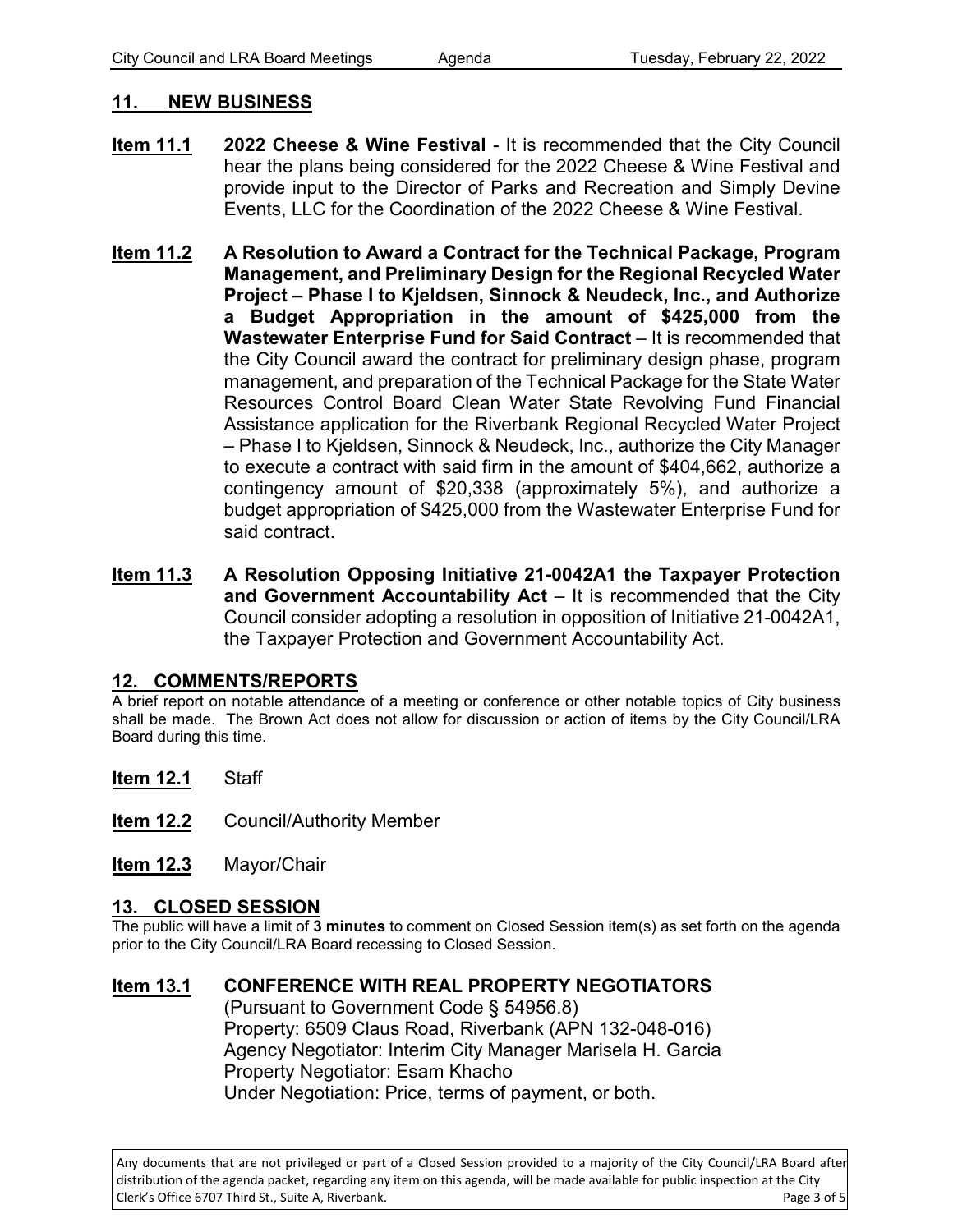#### **Item 13.2 LIABILITY CLAIMS**  (Pursuant to Government Code § 54961) Claimant: Eva Rodriguez Agency Claimed Against: City of Riverbank

## **14. RECONVENE – REPORT FROM CLOSED SESSION**

### **15. ADJOURNMENT**

#### **AFFIDAVIT OF POSTING**

**I hereby certify under penalty of perjury, under the laws of the State of California that the foregoing agenda was posted at the meeting location, on the North City Hall public exterior bulletin board, and the City's website 72 hours prior to the meeting in accordance to the California Ralph M. Brown Act.** 

**Posted this 17th day of February, 2022**

#### **/s/Kathy L. Teixeira, Interim City Clerk of the City of Riverbank**

The next regular City Council meeting will be on March 8, 2022 at 6 p.m.

## **ADA COMPLIANCE STATEMENT**

In compliance with the Americans with Disabilities Act, and the Governor's Executive Order N-29-20, the City will make every effort to make reasonable modifications or accommodations from individuals with disabilities. Contact the Administration Dept. at (209) 863-7122 or the City Clerk at cityclerk[@riverbank.org](mailto:aaguilar@riverbank.org) at least (48) hours prior to the meeting to enable the City to make reasonable arrangements for accessibility.

#### **NOTICE REGARDING NON-ENGLISH SPEAKERS**

Pursuant to California Constitution Article III, Section IV, establishing English as the official language for the State of California, and in accordance with California Code of Civil Procedures Section 185, which requires proceedings before any State Court to be in English, notice is hereby given that all proceedings before the City of Riverbank City Council/LRA Board shall be in English and anyone wishing to address the Council is required to have a translator present who will take an oath to make an accurate translation from any language not English into the English language.

Any documents that are not privileged or part of a Closed Session provided to a majority of the City Council/LRA Board after distribution of the agenda packet, regarding any item on this agenda, will be made available for public inspection at the City Clerk's Office 6707 Third St., Suite A, Riverbank. Page 4 of 5